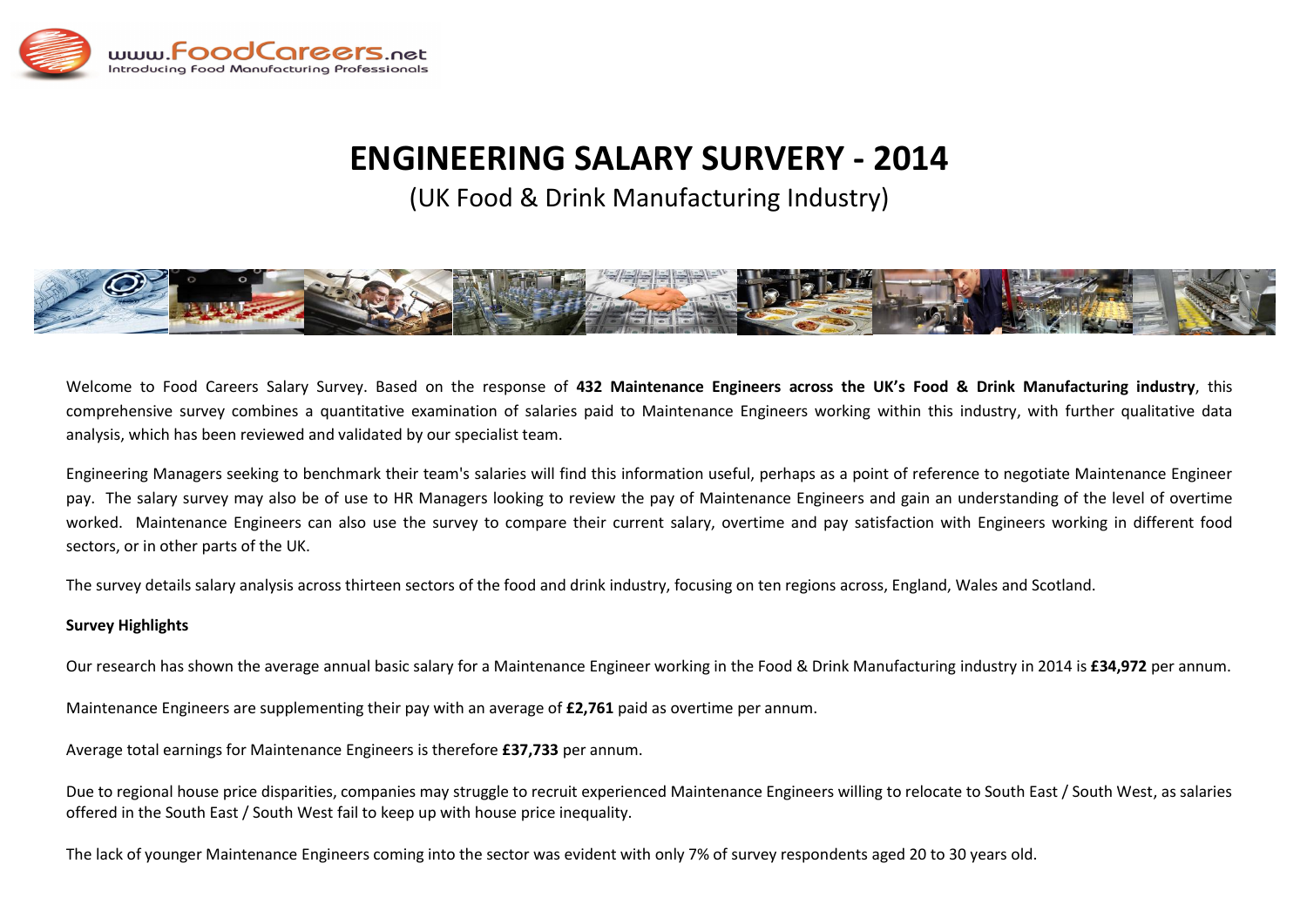# **Average Basic Salaries By Region**

**(Including Shift Allowances)**



#### **Interesting Research - Average Maintenance Engineer Salaries and Average House Prices**

As part of our research, we wanted to ascertain whether there was a link between average house prices and average salaries. I.E. Does it correspond that salaries are higher in regions where house prices are higher, and are salaries lower in regions with lower house prices?

On interpreting the data, we found a strong correlation between salary and the average house price in 8 of the 10 regions studied. For example, the South East had both the highest average salaries and highest house prices and the North East and Wales had some of the lowest salaries and lowest house prices.

When we examined the ratio of house price to salary we discovered that despite the higher salaries, the South East region is still the least affordable region for Maintenance Engineers to buy a house. Perversely, the areas where the average salaries were lowest (North East, Yorkshire, Wales) were the most affordable when considering the ratio of house price to salary. The higher salaries enjoyed by Engineers in the South East did not come close to bridging the affordability gap between the high property prices in the South East and the lower prices in other regions.

The South West region was unique in that it was the second most expensive region to buy a property, but the average salaries offered are low, with only the North East and Wales offering lower salaries. This anomaly makes the South West the second most expensive region to buy a property by some distance, when comparing the house price to salary ratio. With other regions there was a definite link between average salary and average house price.

The housing affordability issue restricts labour movement and makes it difficult for Engineers from other parts of the country to move to the South East and South West to take up employment. This could lead to a shortage of Engineers in the South East and South West.

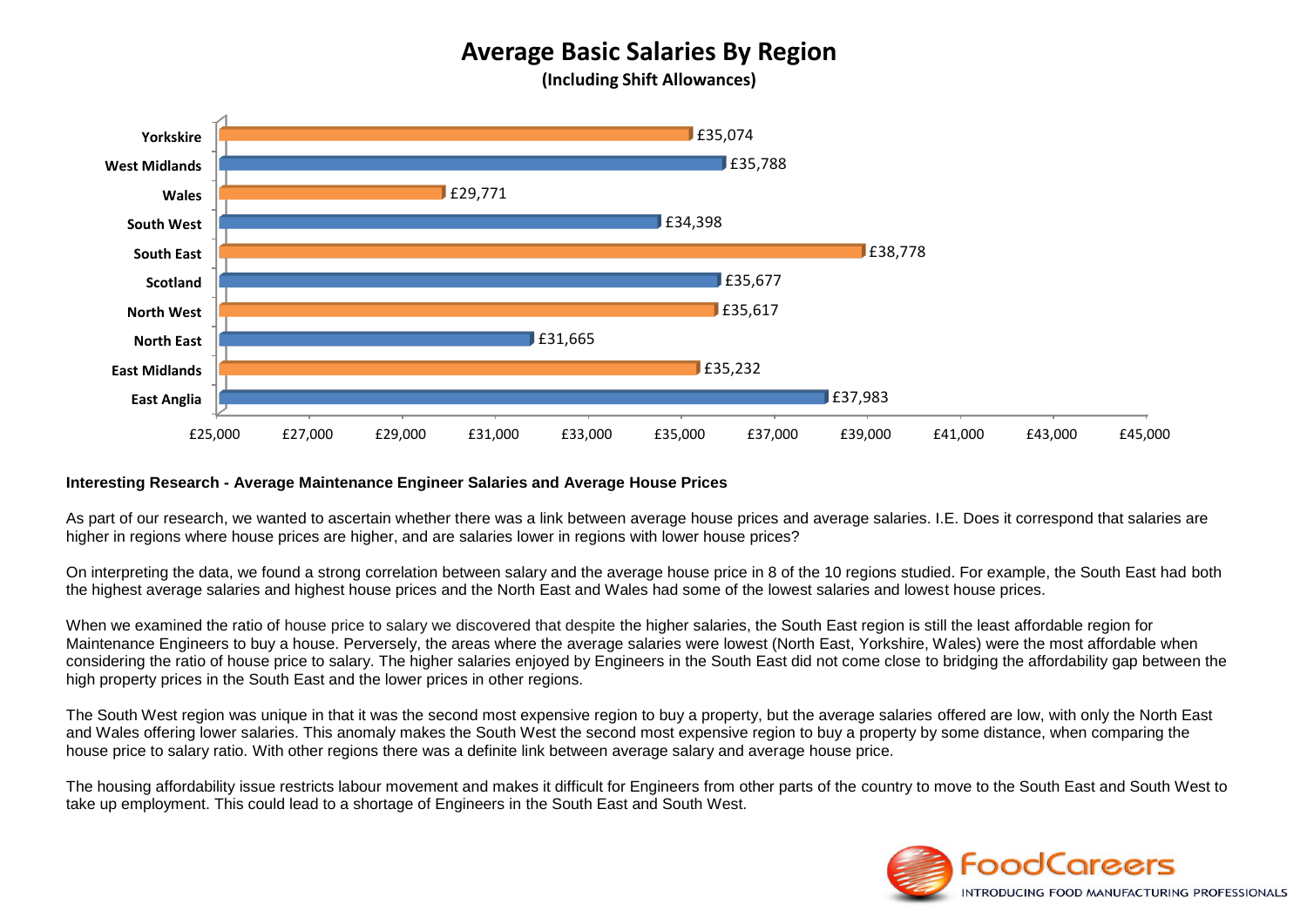## **Average Salaries by Food Sector**

**(Including Shift Allowances)**



The **Dairy, Beverage** and **Oils/Fat/Sauces** sectors are the highest paying, where Maintenance Engineers can earn an average of 11.3% more than other food sectors.

On average, Engineers in the **Beverage Sector** earn 18.6% more than Engineers in the Snacks & Cereal sector. However, there is only a 2.5% pay differential between Engineer salaries in the following four sectors: Ambient, Meat & Poultry, Ready Meals, Fresh Produce.

65% of Maintenance Engineers working within the **Beverage** sector said they were 'satisfied/very satisfied' with their level of pay and 61% of Maintenance Engineers working within the **Snacks & Cereals** sector said they are 'slightly dissatisfied/very dissatisfied' with their level of pay.

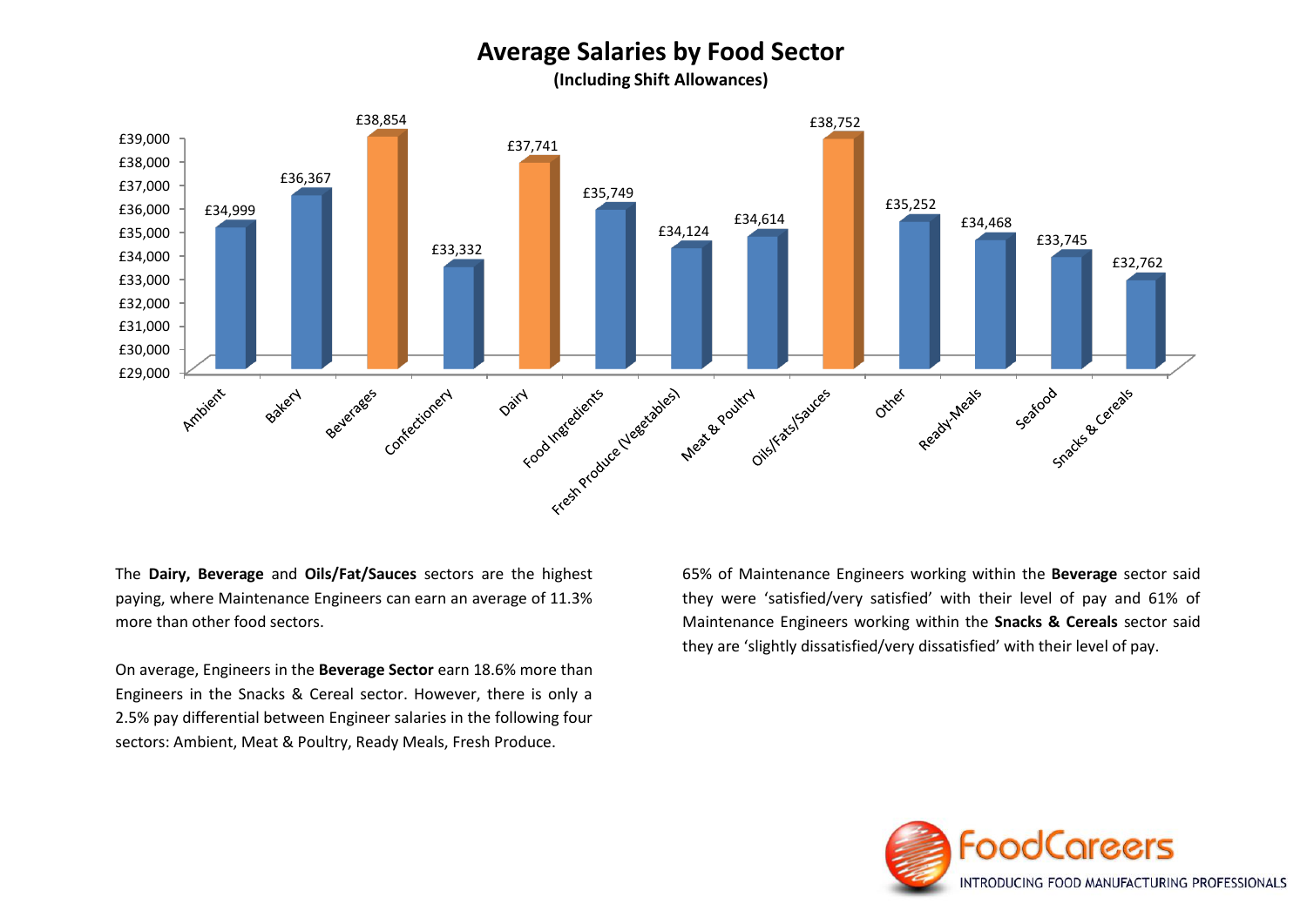

If not progressing to Engineering Management level, the prime earning age for Maintenance Engineers is between 36 to 45 years old.

Alarmingly, but maybe not too surprising, **38.9%** of Maintenance Engineers who participated in this survey were aged between 51 to 60 years old with only 7.4% aged between 20 to 30 years old. This suggests there is a very large shortfall of skilled engineers needed for when the older engineers get to retirement age.

Although they are some of the highest paid Maintenance Engineers, 59% of respondents aged **45-55** said they were dissatisfied to some degree, regarding their overall pay.



However, it was interesting to learn that despite having over 30 years more experience, Maintenance Engineers aged 61+ were earning slightly less then those aged just 26-30 years old. This may be because Food & Drink companies have to pay more to attract young engineers, as they are in competition with other industries equally keen to attract talented young engineers.

**Age of Engineers Completed Survey**



# **Average Basic Salaries by Candidates Age**

**(Including Shift Allowances)**

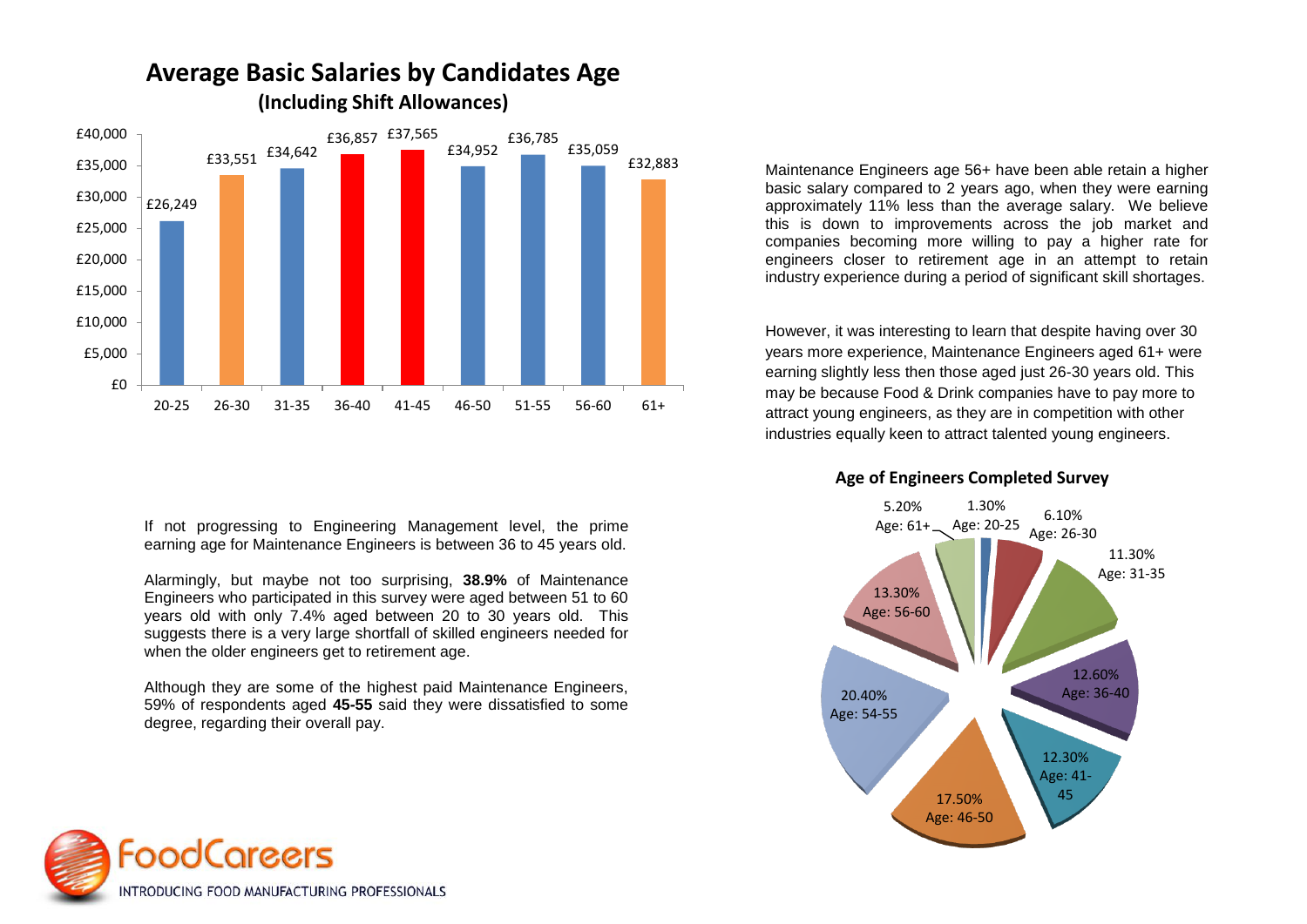# **Average Basic Salaries by Shift Patterns**

**(Including Shift Allowances)**

Over 43% of Maintenance Engineers are now working some form of Continental Shift pattern and 12 hour days, demonstrating the Food & Drink industry's move towards 24/7 production cover. This is also reflected in the fact that Permanent Weekend shifts and Permanent Night shifts are becoming less common.

Interestingly, there is a fairly even divide in the satisfactory rating for engineers working a continental shift pattern. This may suggest that whilst more rest days-off may suit some engineers, the strain of working 12 hour shifts may not be so appealing to others.



## **Percentage of Maintenance Engineers Working Each Shift**

Weekend Shifts appeared to offer the lowest paid salary, but under further scrutiny, we found in the majority of cases, this was because weekend engineers work less hours on average, just 36 hours across 3 days.

Historically, premium rates paid for working Continental Shifts (as opposed to Fixed Days) have been circa 25% on top of the basic salary. However, figures provided by Maintenance Engineers who completed the survey suggest the current premium paid for Continental Shifts is just 10%, which is on a par with the premium paid to engineers on permanent nights.



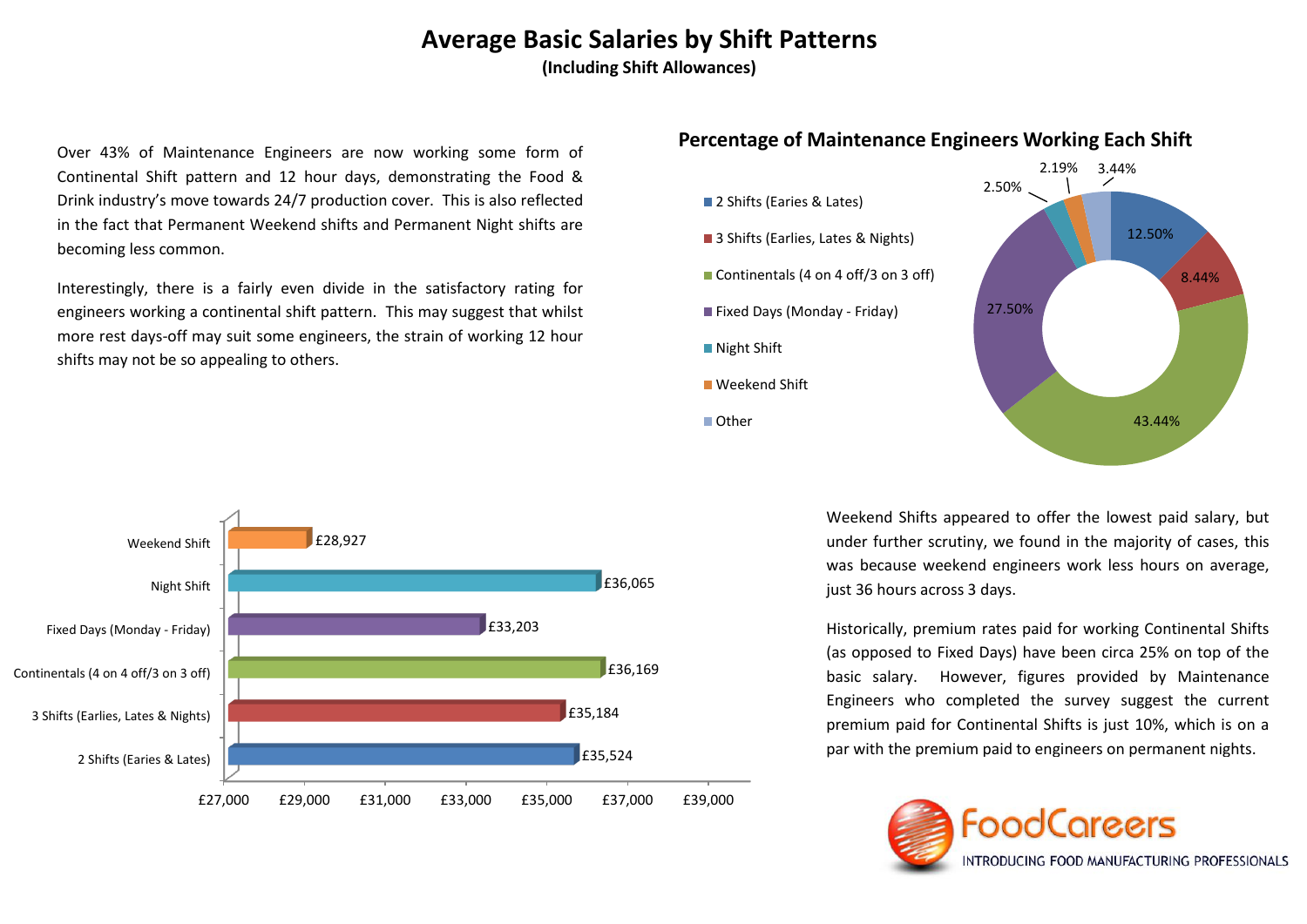# **Additional Overtime Earnings**



#### **Gross Annual Overtime Payments**

### **Average Amount of Overtime Earned by Food Sector**



Engineering Managers may be interested to learn that maintenance engineers aged 36-50 earned the highest amount in paid overtime, indicating they are more likely to accept extra hours offered.

Maintenance Engineers aged 20-25 were similar to those aged 61+ typically earning 18% less in overtime compared to engineers from other age groups.

Over 33% of Engineers who completed this survey actually earn less than £1,000 in paid overtime. We believe this could be as a result of more Food & Drink companies moving towards 12hr shift patterns and maintenance engineers being less inclined to work extra hours on top of what could already be a 13hr day (including travel time). Also, Engineering Managers are becoming more aware of the health & safety issues relating to engineers working more than 12 hours and refocusing engineering resources to cover the extra work.

Interestingly, the Fresh Produce sector is within the bottom third of basic salary payers and, also, doesn't offer engineers much opportunity to increase their pay with overtime, as it is the sector where engineers work the least amount of overtime.

On average, Maintenance Engineers working within the Food & Drink Industry earn 6-8% on top of their basic salary with overtime payments. The Bakery sector leads the way with engineers earning an extra 8.5% through overtime, double that earned by Fresh Produce engineers, at just 4.5% extra

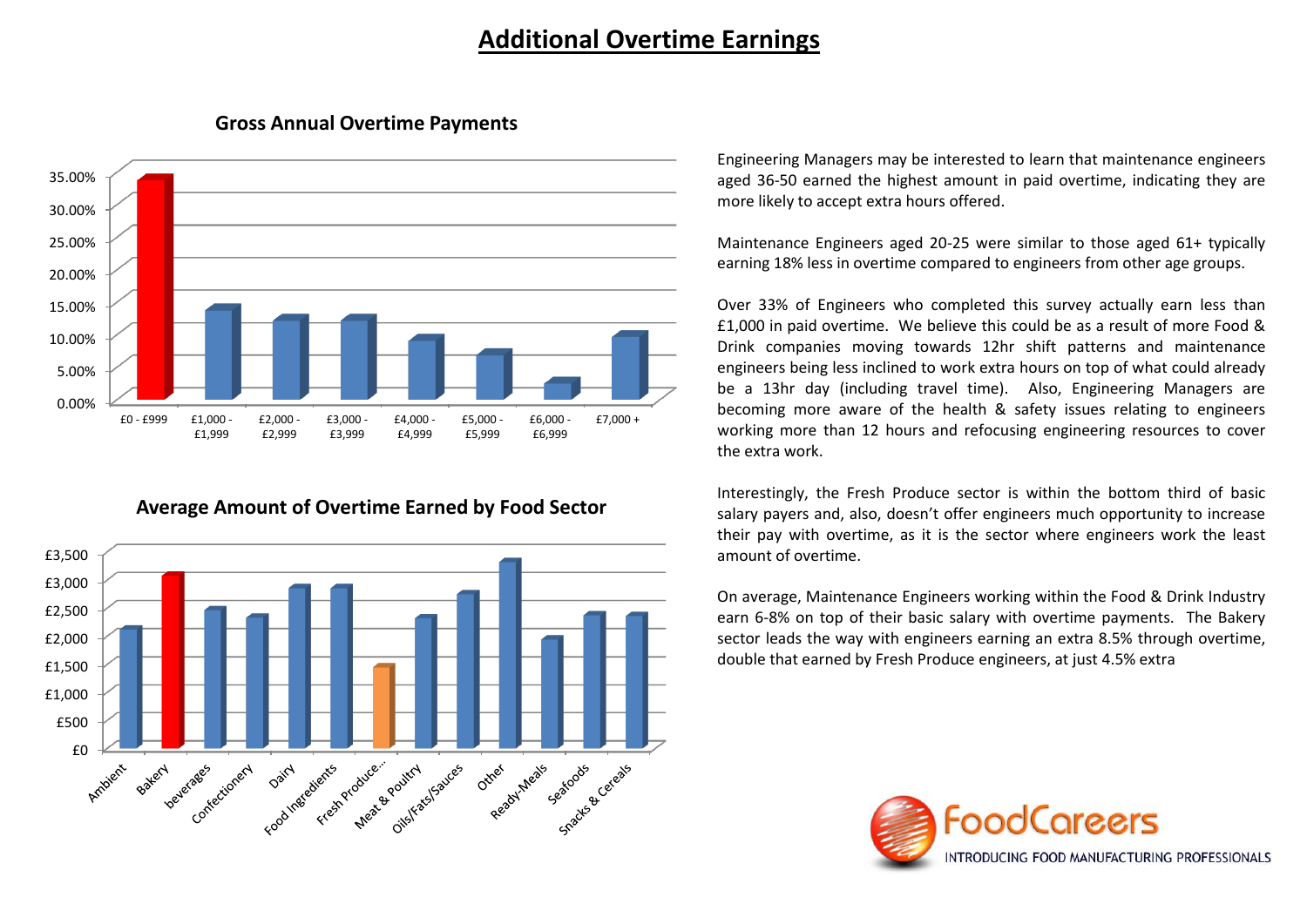# **Total Annual Earnings – Including Shift Allowances & Overtime Payments**





**Total Annual Earnings by Food Sector**



**Total Annual Earnings by Regions**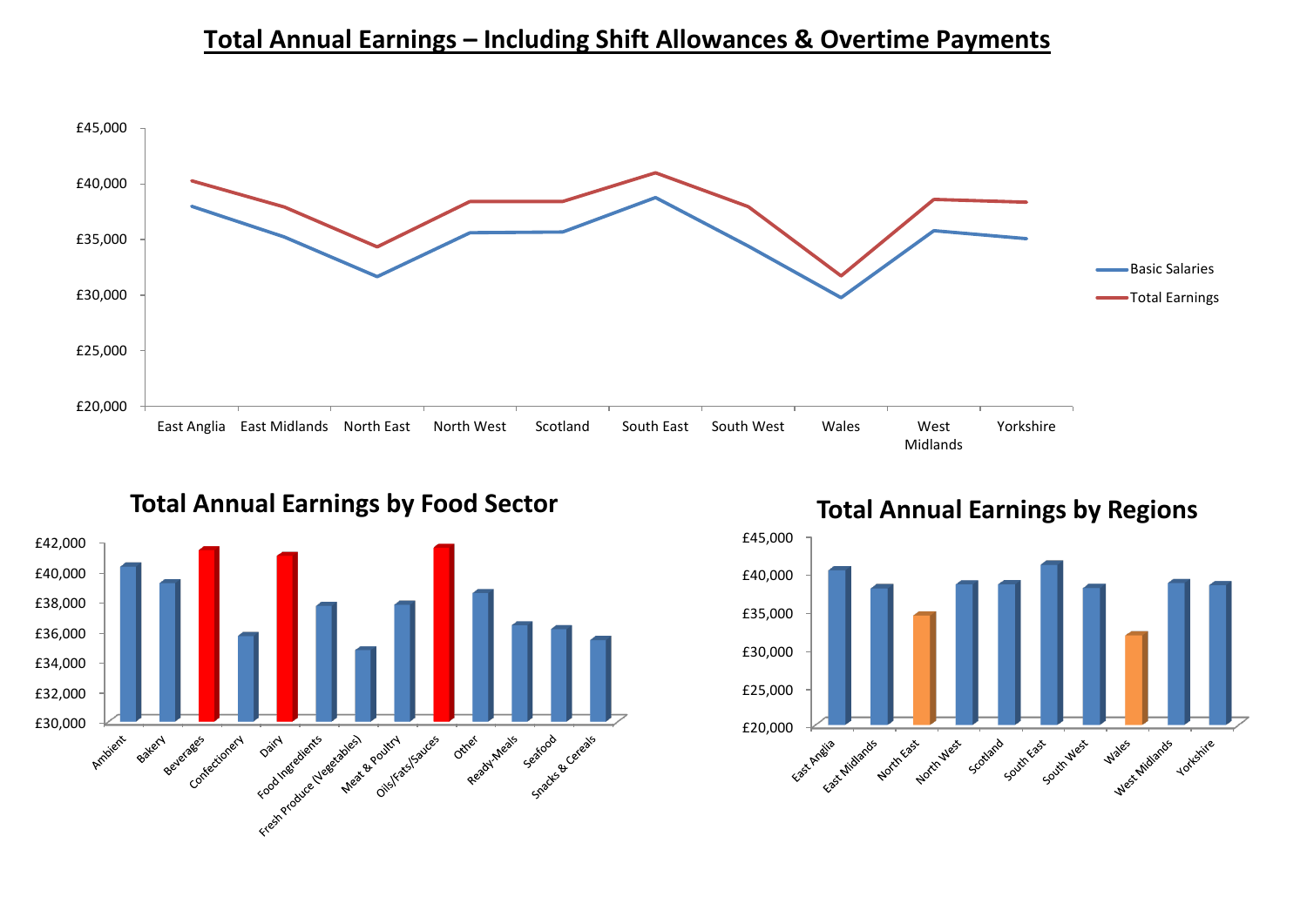# **Salaries by Engineering Bias**



**Average Basic Salaries by Engineering Bias** 

**(including shift allowances, but excluding overtime)**

Multi-Skilled Maintenance Engineers earn 10% more than Mechanical Maintenance Engineers. However, Multi-Skilled Maintenance Engineers earn just 3% more than Electrical Maintenance Engineers.





# **Engineering Bias**

We were surprised to learn that 47% of engineers who participated in the salary survey considered themselves to be truly multi-skilled engineers (50% Electrical/50% Mechanical). We found this surprising as our experience recruiting Maintenance Engineers for the Food & Drink Industry has shown that Multi-Skilled Engineers usually have a clear bias to Electrical or Mechanical, based on their experience, recognised training and qualifications.

Perhaps this figure demonstrates increased 'cross skilling' by Food & Drink companies over the past 2 years, or with 65% of maintenance engineer vacancies currently being advertised as Multi-Skilled\*, are engineers fearful of revealing their true engineering bias as it may reduce their employability?

\*Indeed UK October 2014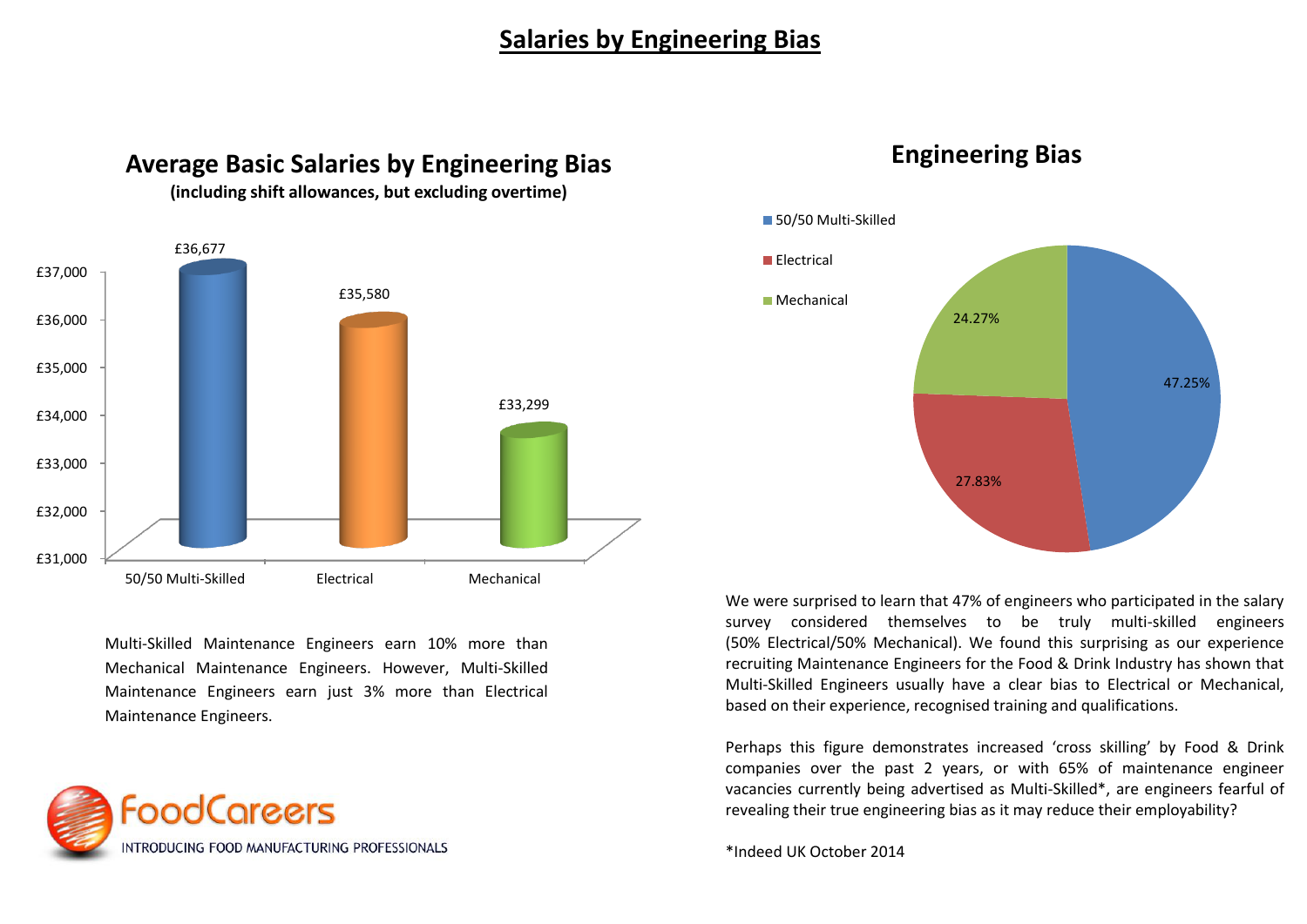# **How Satisfied are Maintenance Engineers with their level of Pay?**

- **61%** of Engineers earning £25,000-£29,999 indicated they were 'dissatisfied' with their level of pay.
- **59%** of Engineers earning £30,000-£34,000 said there were 'slightly dissatisfied' and more likely to move in return for increased pay.
- Engineers earning £35,000-£39,999 were a lot more satisfied than their lower paid peers, with **53%** of engineers stating they were 'satisfied' or 'very satisfied'.
- Newly qualified Engineers aged 20-25 years old were uneasy with their pay levels with **over 75%** declaring they were 'slightly dissatisfied'. Could Food & Drink manufacturers do more to demonstrate the scope, opportunity and earning potential offered to engineers entering the industry? Could the Food & Drink industry do more to improve its image and pay for young engineers, in order to attract the very best engineering graduates and apprentices?